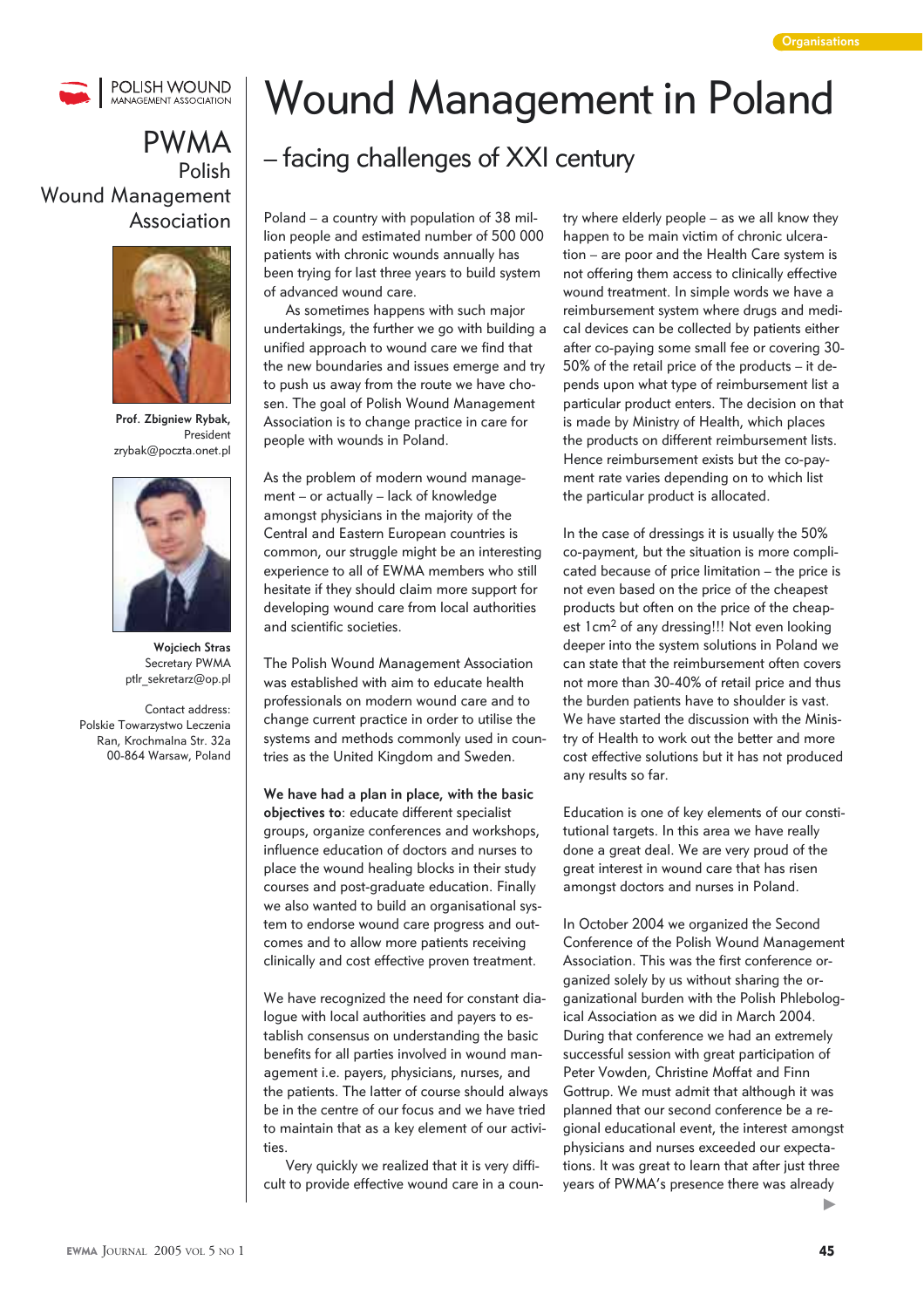significant change in the understanding of wound care amongst a growing number of practitioners. Medical professionals in Poland have started to recognize the issue of chronic wounds, see the need for improvement in these areas and understand that patients' misery related to chronic ulceration can be effectively diminished.

Certainly, the participation of President Elect of EWMA Peter Franks had great impact on the attractiveness of the meeting. It was also extremely important for our association that Peter participated in the meeting that took place on the conference eve related to reimbursement issues in Poland. At that meeting we managed to gather several national consultants in key medical specialties related to wound management and also few KOL – Professors in different surgical areas. We also expected the participation of the Ministry of Health but despite confirmation of participation, the representative of the MoH failed to appear. Peter Franks made a presentation at that meeting and, after his talk, there was a common understanding and approval for the superiority of modern management in relation to cost and Quality of Life. All the Professors who had participated in the meeting signed the letter addressed to Ministry of Health in Poland claiming better reimbursement for wound dressings.

After the success of these conferences we were much braver in undertaking preparations for the next educational event, but this time organized on a national or maybe even international level.

As result on 24-27 November 2005 there will be held in Poznan, Poland the 1st Scientific-Educational Congress of *the Polish Wound Management Association – Wound Healing a Challenge of the XXI Century*.

We plan to gather around 700 participants from Poland and we have started wondering if during the Congress – a

significant part of which will be held in English – we could organize a central European meeting of wound healing societies to start discussion on future of wound care in our part of Europe and the reimbursement issues across our countries.

 We would be happy for any interested societies from central and Eastern Europe to approach us to discuss it further.

In the last part of this review, we wish to show our approach to the organization of wound care services in Poland. One of the initial plans we had was to organize and then facilitate an organization of Wound Healing Centers (WHC) in several regions of Poland.

 However, we came to the conclusion that with such a huge number of ulcers in our country and the geographical spread of patients with wounds we cannot hope for a system of wound specialists to match the needs of all the patients. At least, we were sure we couldn't bring to market the relevant number of such specialists in a short time. Our decision then was to establish a system of WHC, which would work through collaboration between many regional general practitioners surgeries.

**The whole system would work as follows:** Our association in collaboration with the General Practitioners Association organizes a series of course for GPs in the whole country on the basics of wound management.

 In each region a Wound Healing Centre is built – that would be formed of a group of specialists working in outpatients' clinics who would have a deeper knowledge and practice in wound management. In WHC the experience would be much more significant as they would be looking after tens of patients in each such unit whereas an average GP has 3-6 patients with wounds. This way we would have covered the basic needs of wound management in the majority of populations and we also would have a system in place

where the more complicated cases would be referred and managed properly. The WHC would also provide continuous education in wound care in areas of their geographical location.

 We still believe that the approach is a good one but after several attempts to develop it we came to the conclusion that, without significant external financing, we cannot bring this system to life and build it in the majority of the country.

In conclusion, we have had certain successes in changing the environment in Poland and building awareness amongst all parties involved in wound care. As a result we are starting to have a system that allows hospitals and out-patients' clinics to manage wounds and collect the payment for procedures related specifically to wound management. These procedures are listed on the procedure list issued by our National Health Care Fund – there is just one health insurer in Poland.

 That was one of the major changes towards building the system of care for wounds, which included the specifics of this clinical entity.

We understand that there are still so many things to do in Poland to make wound management match the best standards and that we have plenty of work for next ten years.

We must find some more convincing arguments that would convince our Ministry of Health that it is worth reimbursing modern wound management items because it allows for savings in the health care system.

We have definitely had some successes but also some failures. We hope that in the future we will have more support from EWMA and also that we will have a chance to establish collaboration with other central European societies to put bigger pressure on our health authorities to change the system towards better wound care for patients.